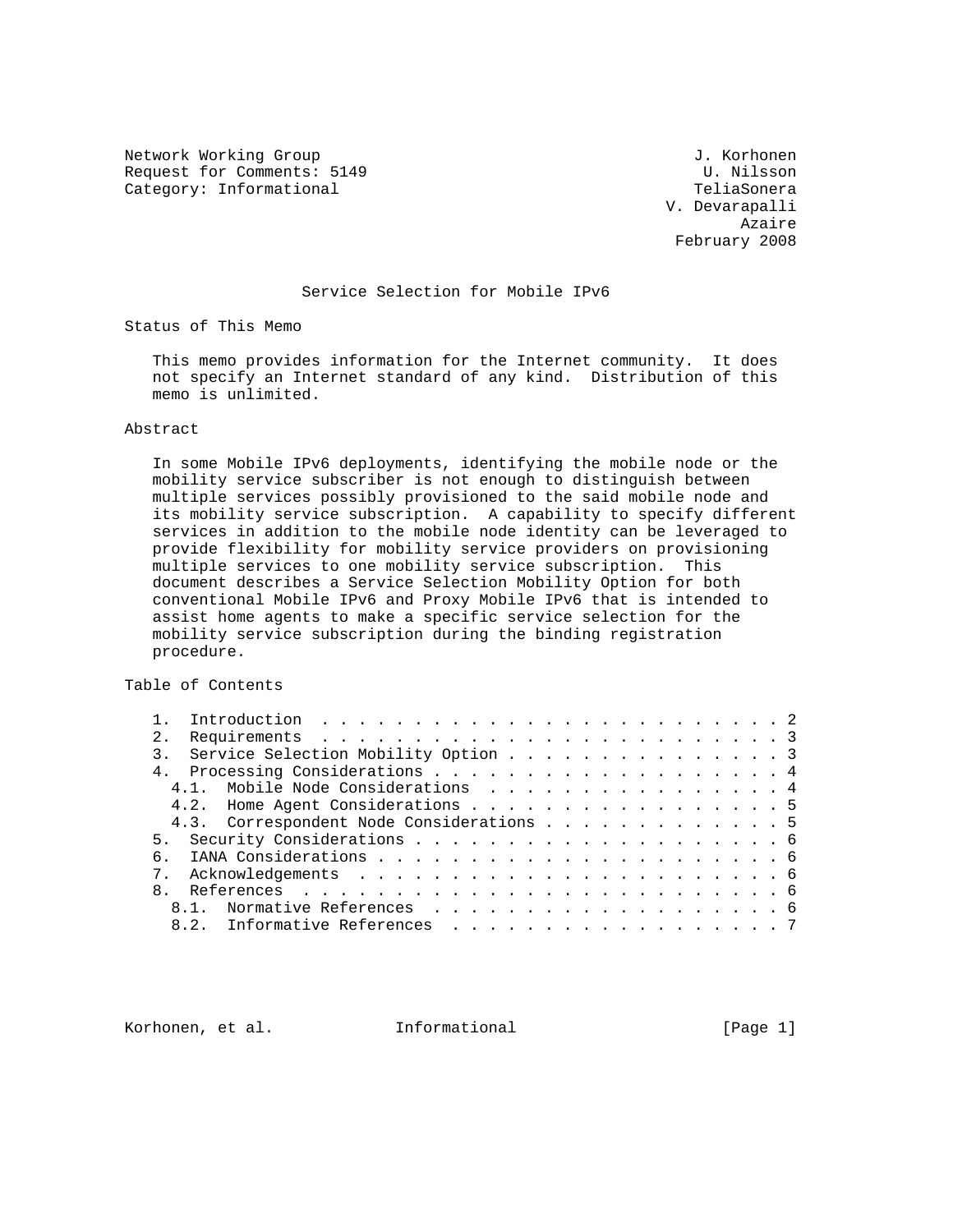### 1. Introduction

 Mobile IPv6 [2] can identify mobile nodes in various ways, including home addresses [2], Network Access Identifiers (NAIs) [6][7], and credentials suitable for the Internet Key Exchange Protocol version 2 (IKEv2) [10]. In some Mobile IPv6 deployments, identifying the mobile node or the mobility service subscriber via a Proxy Mobile IPv6 client [5] (hereafter, the mobile node and the Proxy Mobile IPv6 client are used interchangeably) is not enough to distinguish between multiple services possibly provisioned to the said mobile node and its mobility service subscription.

 The capability to specify different services in addition to the mobile node identity can be leveraged to provide flexibility for mobility service providers to provide multiple services within the same mobility service subscription. For example:

- o Provide an enterprise data access for which the mobility service provider hosts connectivity and mobility services on behalf of the enterprise.
- o Provide access to service domains that are otherwise not accessible from public networks because of some mobility service provider's business reasons.
- o Provide simultaneous access to different service domains that are separated based on policies of the mobility service provider.
- o Enable easier policy and quality of service assignment for mobility service providers based on the subscribed services.
- o In the absence of a specifically indicated service, the home agent MUST act as if the default service, plain Internet access, had been requested. There is no absolute requirement that this default service be allowed to all subscribers, but it is highly RECOMMENDED in order to avoid having normal subscribers employ operator-specific configuration values in order to get basic service.

 This document describes a Service Selection Mobility Option for Mobile IPv6 that is intended to assist home agents to make specific service selections for the mobility service subscription during the binding registration procedure. The service selection may affect home agent routing decisions, Home Address or Home Network Prefix assignment policies, firewall settings, and security policies. The Service Selection option should be used in every Binding Update that makes a new registration to the home agent.

Korhonen, et al. 1nformational 1999 [Page 2]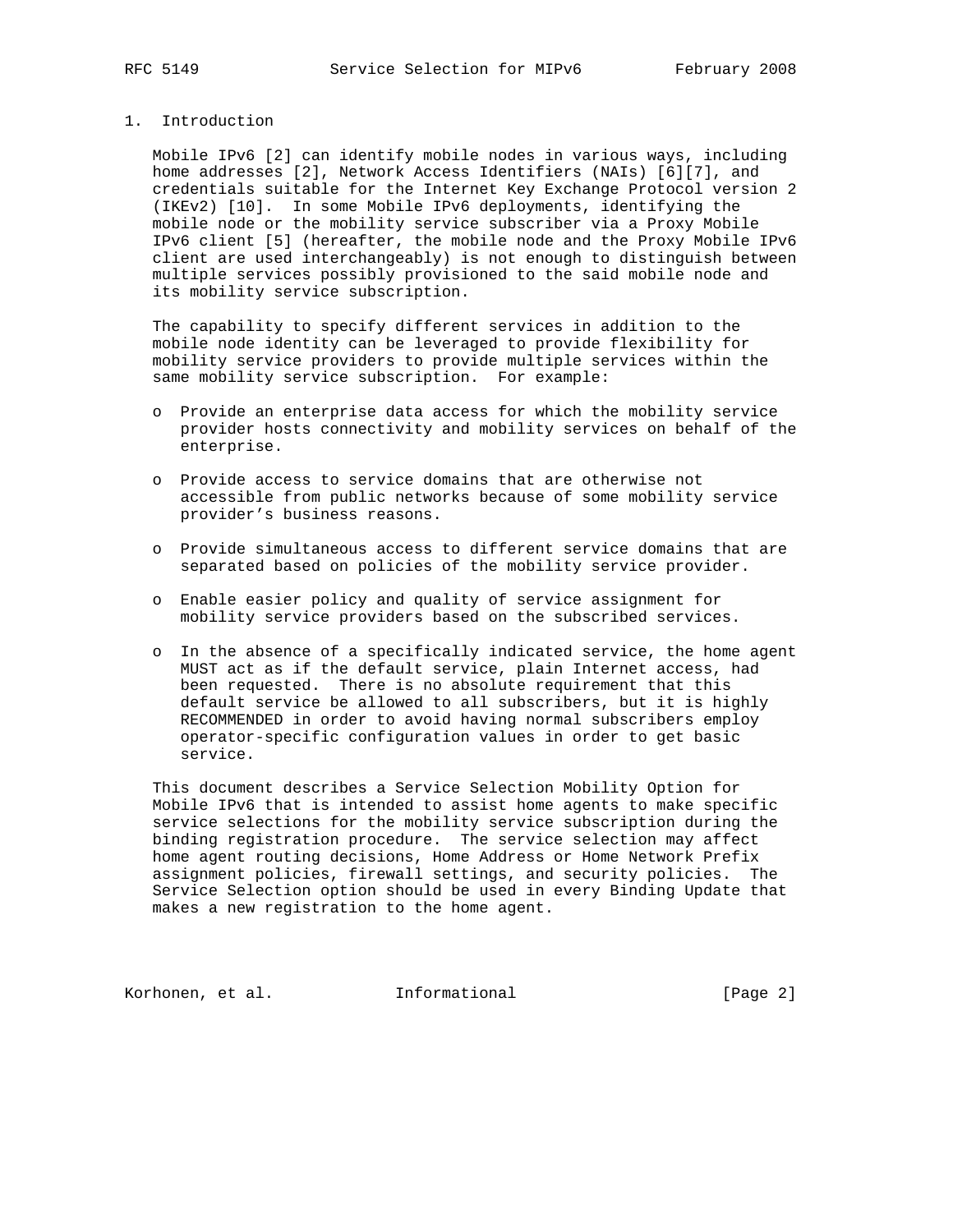Some of the potential use-cases were listed earlier in this section. The general aim is better manageability of services and service provisioning from the point of view of both operators and service providers. However, it should be understood that there are potential deployment possibilities where selecting a certain service may restrict simultaneous access to other services from a user's point of view. For example, services may be located in different administrative domains or external customer networks that practice excessive filtering of inbound and outbound traffic.

2. Requirements

 The key words "MUST", "MUST NOT", "REQUIRED", "SHALL", "SHALL NOT", "SHOULD", "SHOULD NOT", "RECOMMENDED", "MAY", and "OPTIONAL" in this document are to be interpreted as described in [1].

3. Service Selection Mobility Option

 At most one Service Selection Mobility Option MAY be included in any Binding Update message. If the Binding Update message includes any authorization-related options (such as the Binding Authorization Data option [2]) or authentication related options (such as the Mobility Message Authentication option [8]), then the Service Selection option MUST appear before any mobility message authorization- or authentication-related options.

 The Service Selection option SHOULD NOT be sent to a correspondent node. The mobile node cannot assume that the correspondent node has any knowledge about a specific service selection made between the mobile node and the home agent.

The Service Selection option has no alignment requirement as such.

|  | 0 1 2 3 4 5 6 7 8 9 0 1 2 3 4 5 6 7 8 9 0 1 2 3 4 5 6 7 8 9 0 1 |  |  |  |  |  |  |  |  |  |                    |  |  |  |                                     |
|--|-----------------------------------------------------------------|--|--|--|--|--|--|--|--|--|--------------------|--|--|--|-------------------------------------|
|  |                                                                 |  |  |  |  |  |  |  |  |  |                    |  |  |  | +-+-+-+-+-+-+-+-+-+-+-+-+-+-+-+-+-+ |
|  |                                                                 |  |  |  |  |  |  |  |  |  | $Type = 20$ Length |  |  |  |                                     |
|  |                                                                 |  |  |  |  |  |  |  |  |  |                    |  |  |  |                                     |
|  | Identifier                                                      |  |  |  |  |  |  |  |  |  |                    |  |  |  |                                     |
|  |                                                                 |  |  |  |  |  |  |  |  |  |                    |  |  |  |                                     |

Service Selection Mobility Option

Korhonen, et al. 1nformational 1999 [Page 3]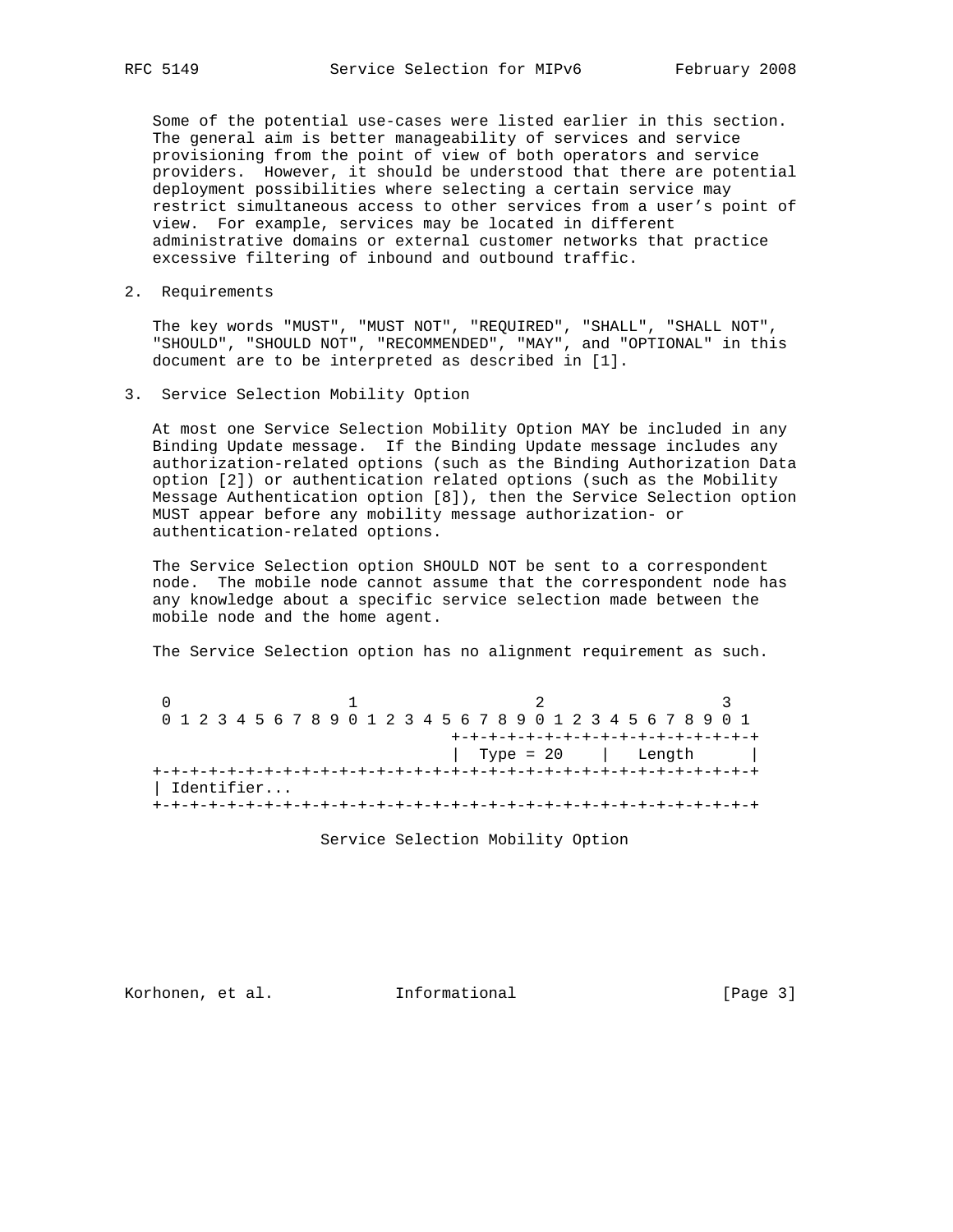- o Type: 8-bit identifier set to 20 of the type of the skipable mobility option.
- o Length: 8-bit unsigned integer, representing the length of the Service Selection Mobility Option in octets, excluding the Option Type and Option Length fields. A value of zero (0) is not allowed.
- o Identifier: A variable-length encoded service identifier string used to identify the requested service. The identifier string length is between 1 and 255 octets. This specification allows international identifier strings that are based on the use of Unicode characters, encoded as UTF-8 [3], and formatted using Normalization Form KC (NFKC) as specified in [4].

 'ims', 'voip', and 'voip.companyxyz.example.com' are valid examples of Service Selection option Identifiers. At minimum, the Identifier MUST be unique among the home agents to which the mobile node is authorized to register.

4. Processing Considerations

#### 4.1. Mobile Node Considerations

 A mobile node or a Proxy Mobile IPv6 client MAY include, at most, one Service Selection Mobility Option into a Binding Update message. The option is used to identify the service to be associated with the binding registration and SHOULD only be included into the initial Binding Update message sent to a home agent. If the mobile node wishes to change the selected service, it is RECOMMENDED that the mobile node de-register the existing binding with the home agent before proceeding with a binding registration for a different service. The provisioning of the service identifiers to the mobile node or to the Proxy Mobile IPv6 client is out of the scope of this specification.

 The placement of the Service Selection option is as follows: when present, this option MUST appear after the Mobile Node-Network Access Identifier (MN-NAI) option, if the MN-NAI option is present, and before any authorization- and authentication-related options. The Service Selection option can be used with any mobile node identification method such as a home address, an MN-NAI, and credentials suitable for IKEv2.

 If the mobile node receives a Binding Acknowledgement with a Status Code set to SERVICE AUTHORIZATION FAILED and the mobile node has an existing binding with the Home Address or the Home Network Prefix used in the failed Binding Update message, the mobile node MUST

Korhonen, et al. 1nformational 1999 [Page 4]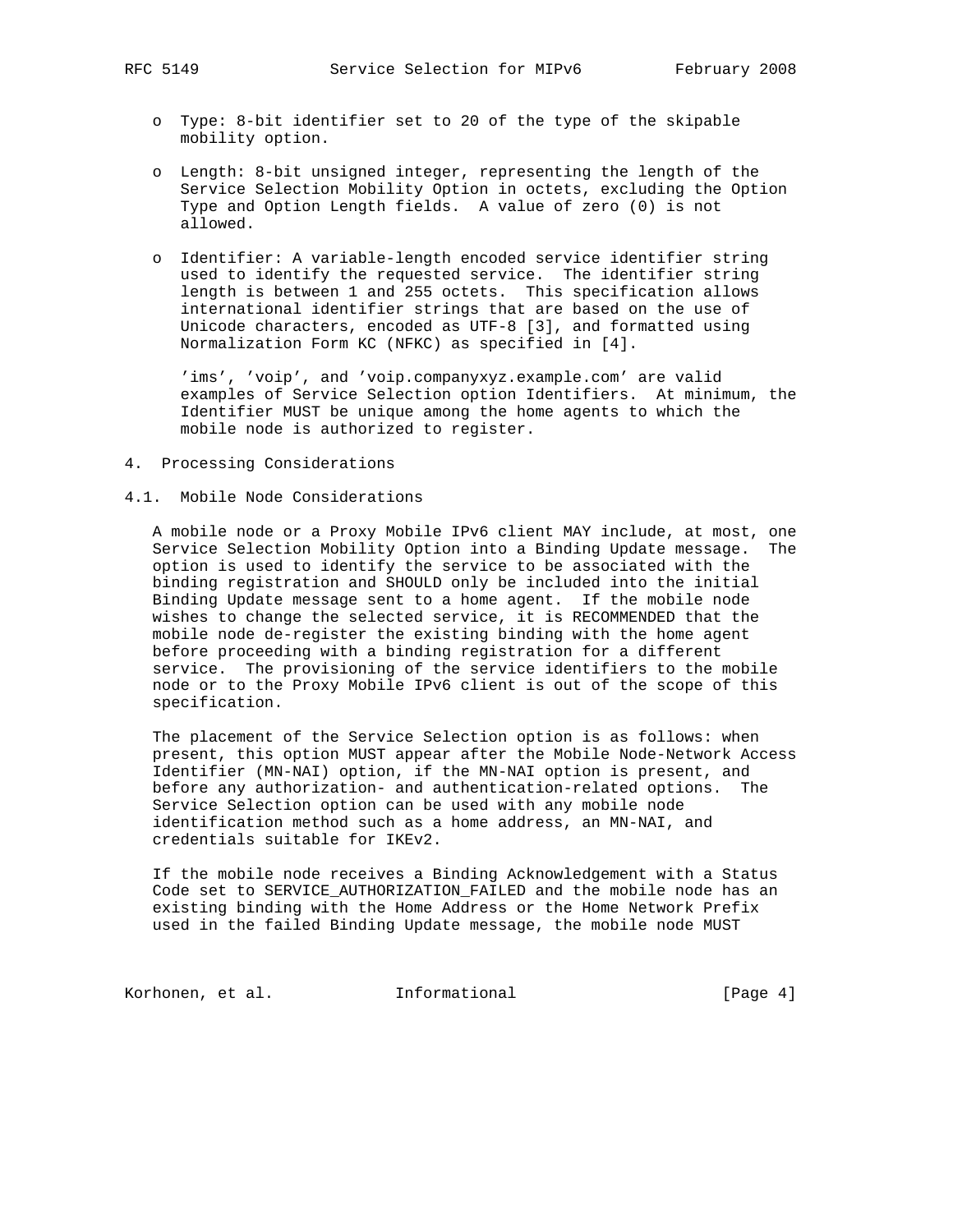delete the existing binding. If there is no existing binding, the mobile node proceeds as with any failed initial binding registration.

#### 4.2. Home Agent Considerations

 Upon receiving a Binding Update message with a Service Selection option, the home agent authenticates and authorizes the mobile node. If the home agent supports the Service Selection, it MUST also verify that the mobile node is authorized for the service it included in the Service Selection option. The services the mobile node is authorized for SHOULD be part of the general mobile node subscription profile. If the mobile node is not authorized for the service, the home agent MUST deny the registration and send a Binding Acknowledgement with a Status Code set to SERVICE\_AUTHORIZATION\_FAILED (151).

 The Service Selection option is used to assist the authorization and identifies a specific service that is to be authorized. The Service Selection option MAY also affect the Home Address or the Home Network Prefix allocation when, for example, used with the MN-NAI option. For example, for the same NAI there MAY be different Home Addresses or Home Network Prefixes depending on the identified service. Furthermore, the Service Selection option MAY also affect the routing of the outbound IP packets in the home agent depending on the selected service. The home agent MAY also apply different policy or quality of service treatment to traffic flows based on the selected service.

 If the newly arrived Binding Update message with a Service Selection option indicates a change in the selected service, then the home agent MUST re-authorize the mobile node. Depending on the home agent policies, the services policies, Home Address or Home Network Prefix allocation policies, and the subscription policies, the home agent may or may not be able to authorize the mobile node to the new service. For example, the existing service and the new service could require different Home Network Prefixes. If the authorization fails, then the home agent MUST deny the registration, delete any binding with the existing Home Address or Home Network Prefix, and send a Binding Acknowledgement with a Status Code set to SERVICE\_AUTHORIZATION\_FAILED (151).

4.3. Correspondent Node Considerations

 Unless the correspondent node and the home agent share the same knowledge about mobility services, the Service Selection option is more or less useless information to the correspondent node. The correspondent node SHOULD silently ignore the Service Selection option in this case.

Korhonen, et al. 1nformational 1999 [Page 5]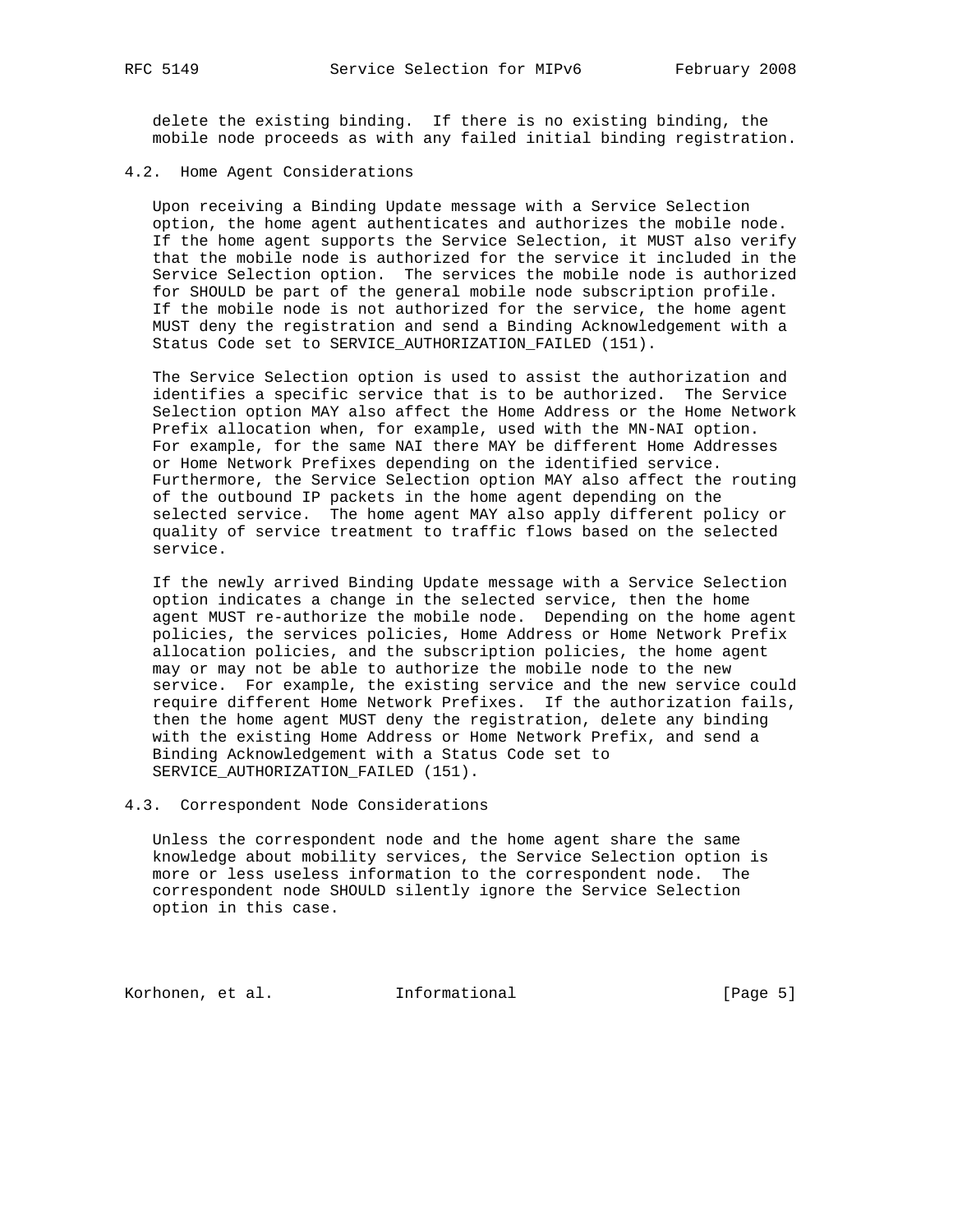There are deployment cases where the home agent and a correspondent node, for example, belong to the same administrative domain. In this case, it is possible that the correspondent node shares the same knowledge of the services as the home agent. Therefore, the correspondent node is, for example, able to provide service-based traffic handling to mobile nodes.

5. Security Considerations

 The protection for the Service Selection Mobility Option depends on the service that is being identified and eventually selected. If the service selection information should not be revealed on the wire, Binding Updates and Binding Acknowledgements should use Encapsulating Security Payload (ESP) [9] in transport mode with a non-null encryption transform to provide message confidentiality.

6. IANA Considerations

 A new Mobile IPv6 Mobility Option type has been assigned for the following new mobility option described in Section 3:

Service Selection Mobility Option is set to 20

 A new Mobile IPv6 registration denied by home agent Status Code has been assigned. The Status Code was allocated from the range 128-255:

SERVICE\_AUTHORIZATION\_FAILED is set to 151

7. Acknowledgements

 Jouni Korhonen would like to thank the TEKES MERCoNe project for providing funding to work on this document. The authors would like to thank Jari Arkko for his thorough review.

- 8. References
- 8.1. Normative References
	- [1] Bradner, S., "Key words for use in RFCs to Indicate Requirement Levels", BCP 14, RFC 2119, March 1997.
	- [2] Johnson, D., Perkins, C., and J. Arkko, "Mobility Support in IPv6", RFC 3775, June 2004.
	- [3] Yergeau, F., "UTF-8, a transformation format of ISO 10646", STD 63, RFC 3629, November 2003.

Korhonen, et al. 1nformational [Page 6]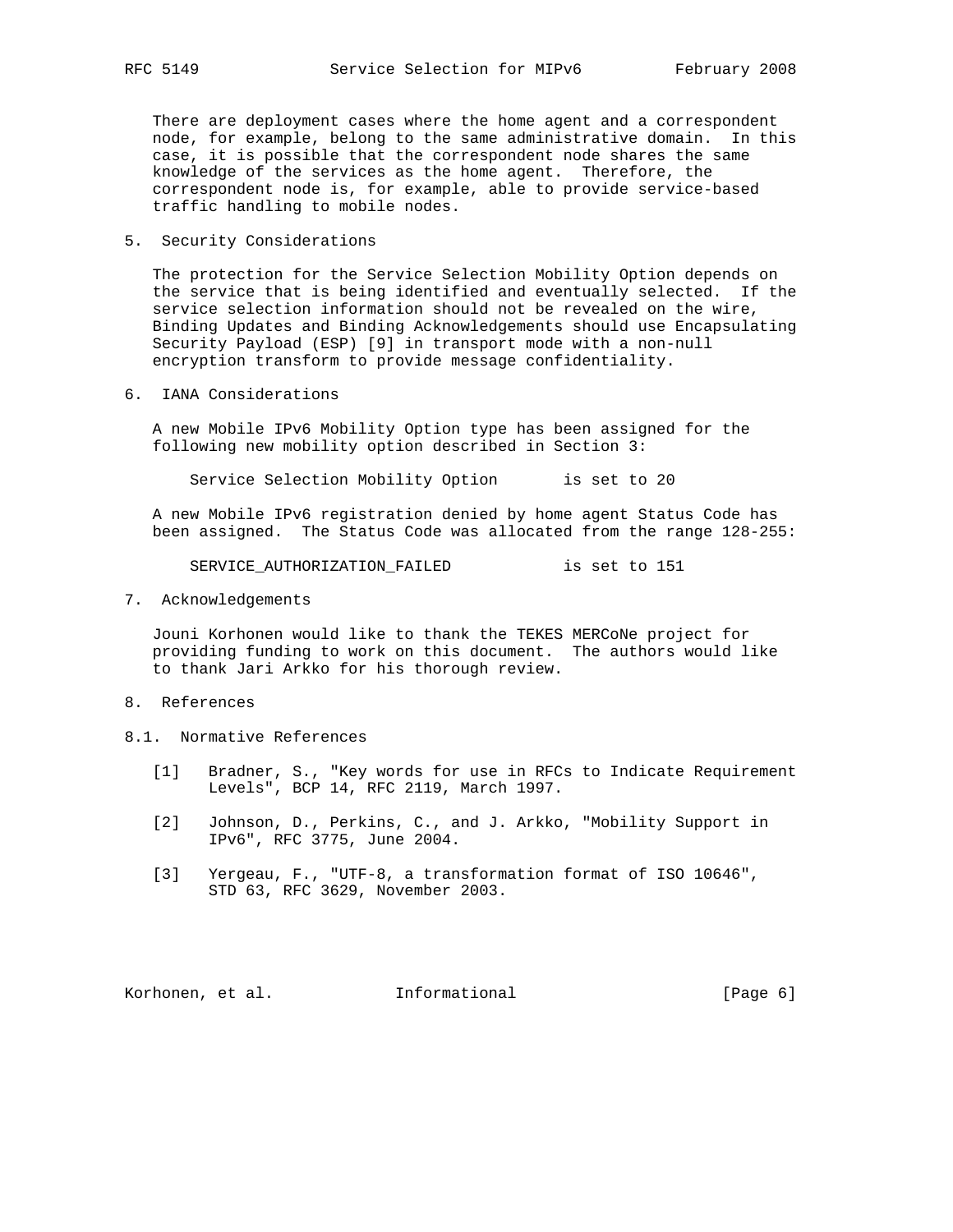[4] Davis, M. and M. Duerst, "Unicode Standard Annex #15; Unicode Normalization Forms", Unicode 5.0.0, October 2006.

# 8.2. Informative References

- [5] Gundavelli, S., Leung, K., Devarapalli, V., Chowdhury, K., and B. Patil, "Proxy Mobile IPv6", Work in Progress, December 2007.
- [6] Aboba, B., Beadles, M., Arkko, J., and P. Eronen, "The Network Access Identifier", RFC 4282, December 2005.
- [7] Patel, A., Leung, K., Khalil, M., Akhtar, H., and K. Chowdhury, "Mobile Node Identifier Option for Mobile IPv6 (MIPv6)", RFC 4283, November 2005.
- [8] Patel, A., Leung, K., Khalil, M., Akhtar, H., and K. Chowdhury, "Authentication Protocol for Mobile IPv6", RFC 4285, January 2006.
- [9] Kent, S., "IP Encapsulating Security Payload (ESP)", RFC 4303, December 2005.
- [10] Devarapalli, V. and F. Dupont, "Mobile IPv6 Operation with IKEv2 and the Revised IPsec Architecture", RFC 4877, April 2007.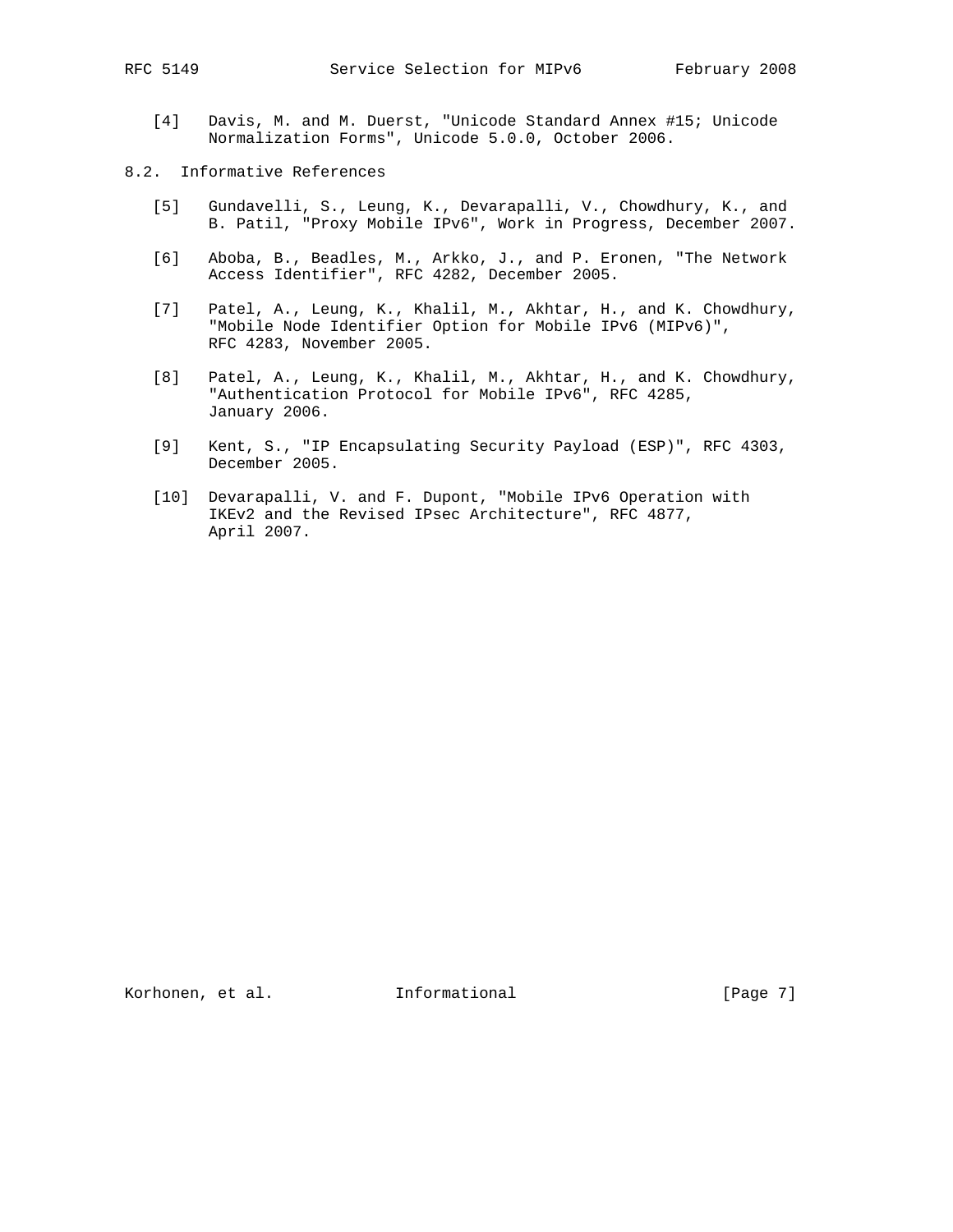Authors' Addresses

 Jouni Korhonen TeliaSonera Corporation P.O. Box 970 FIN-00051 Sonera Finland

EMail: jouni.korhonen@teliasonera.com

 Ulf Nilsson TeliaSonera Corporation Marbackagatan 11 S-123 86 Farsta Sweden

EMail: ulf.s.nilsson@teliasonera.com

 Vijay Devarapalli Azaire Networks 4800 Great America Pkwy Santa Clara, CA 95054 USA

EMail: vijay.devarapalli@azairenet.com

Korhonen, et al. 1nformational 1999 [Page 8]